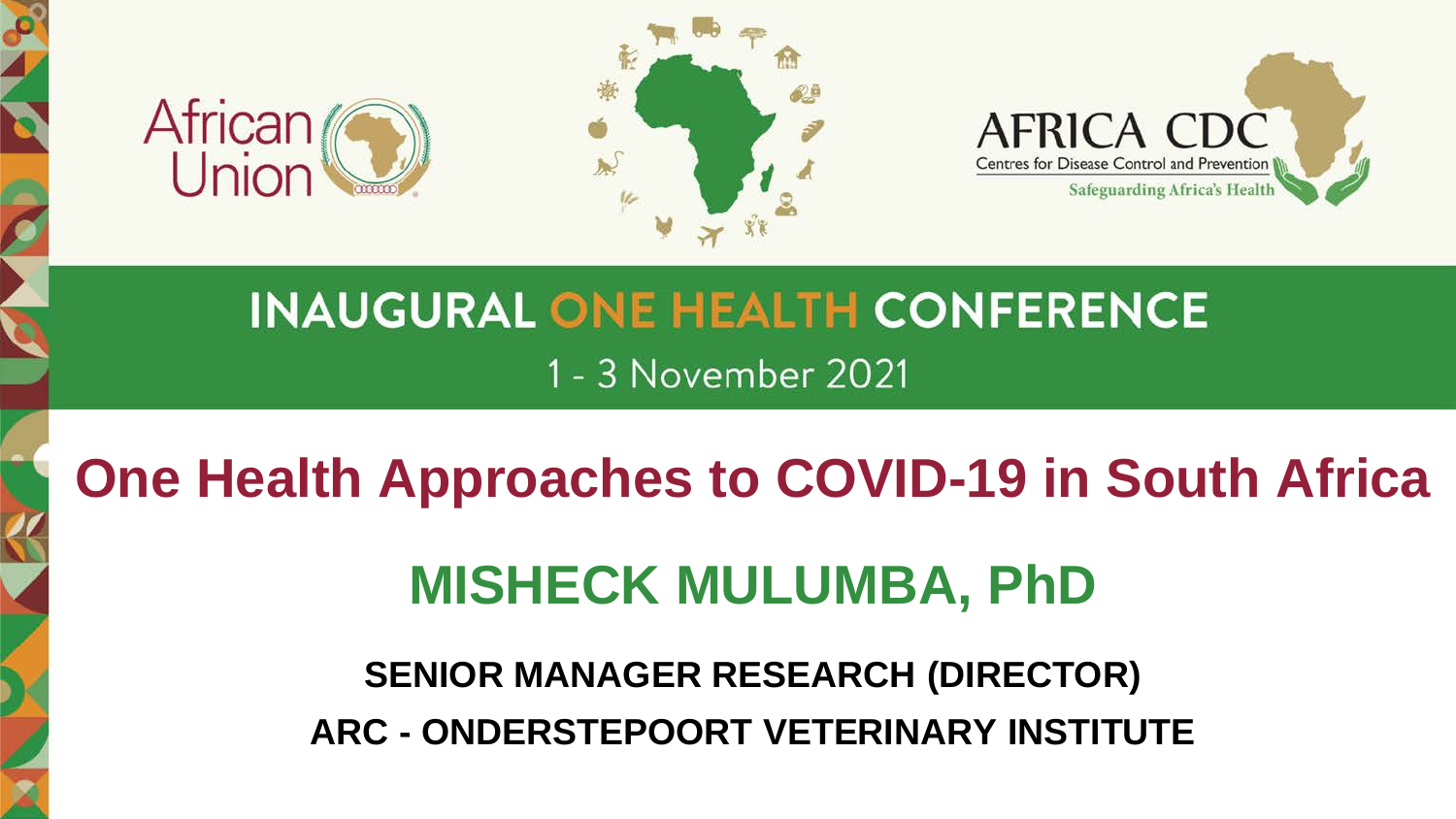## **IN ASSOCIATION WITH**

WAYNE RAMKRISHNA Deputy Director Zoonotic Diseases National Department of Health South Africa

JACQUELINE WEYER(PhD MPH) Centre for Emerging Zoonotic and Parasitic Diseases Special Viral Pathogens Division National Institute for Communicable Diseases Division of National Health Laboratory Services



COVID-19

Image courtesy of CDC



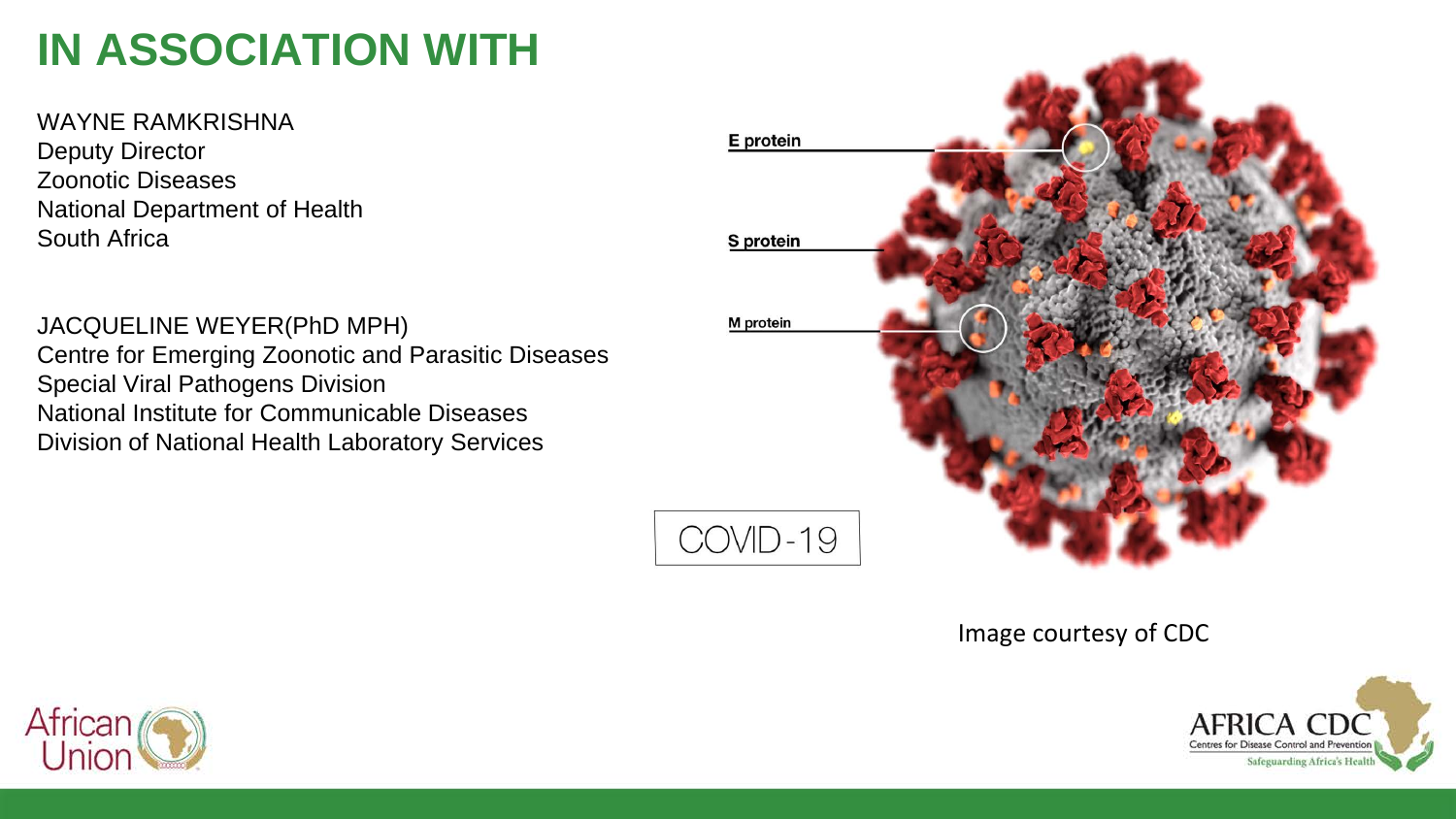#### **COVID-19 in South Africa: Overview of Case Trend with Events**



COMD-19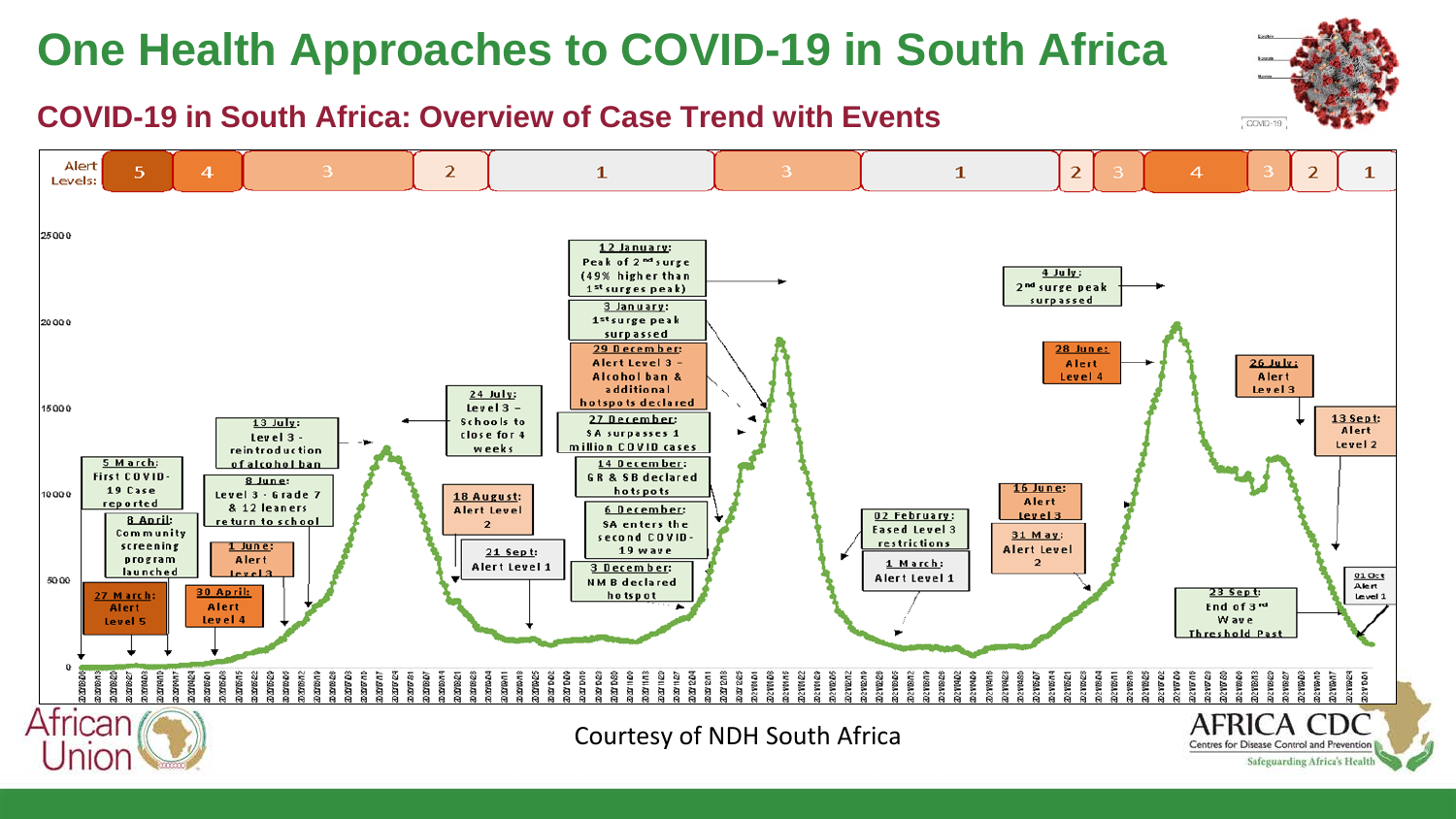

- As of the 11<sup>th</sup> October 2021, **25,3% (10 059 118)** of the total adult population 18 years and older have been fully vaccinated (received one dose of J&J or 2 doses of Pfizer).
- **Western Cape** has the highest proportion of the adult population (18 years and older) fully vaccinated at 29,7%; followed by Limpopo at 29,5%; Eastern Cape at 29,4%; and Free State at 29,1%.
- **Mpumalanga** has the lowest proportion of the adult population fully vaccinated at 21,0%; followed by Gauteng at 21,4% and Kwazulu-**Natal** at 22,8%.





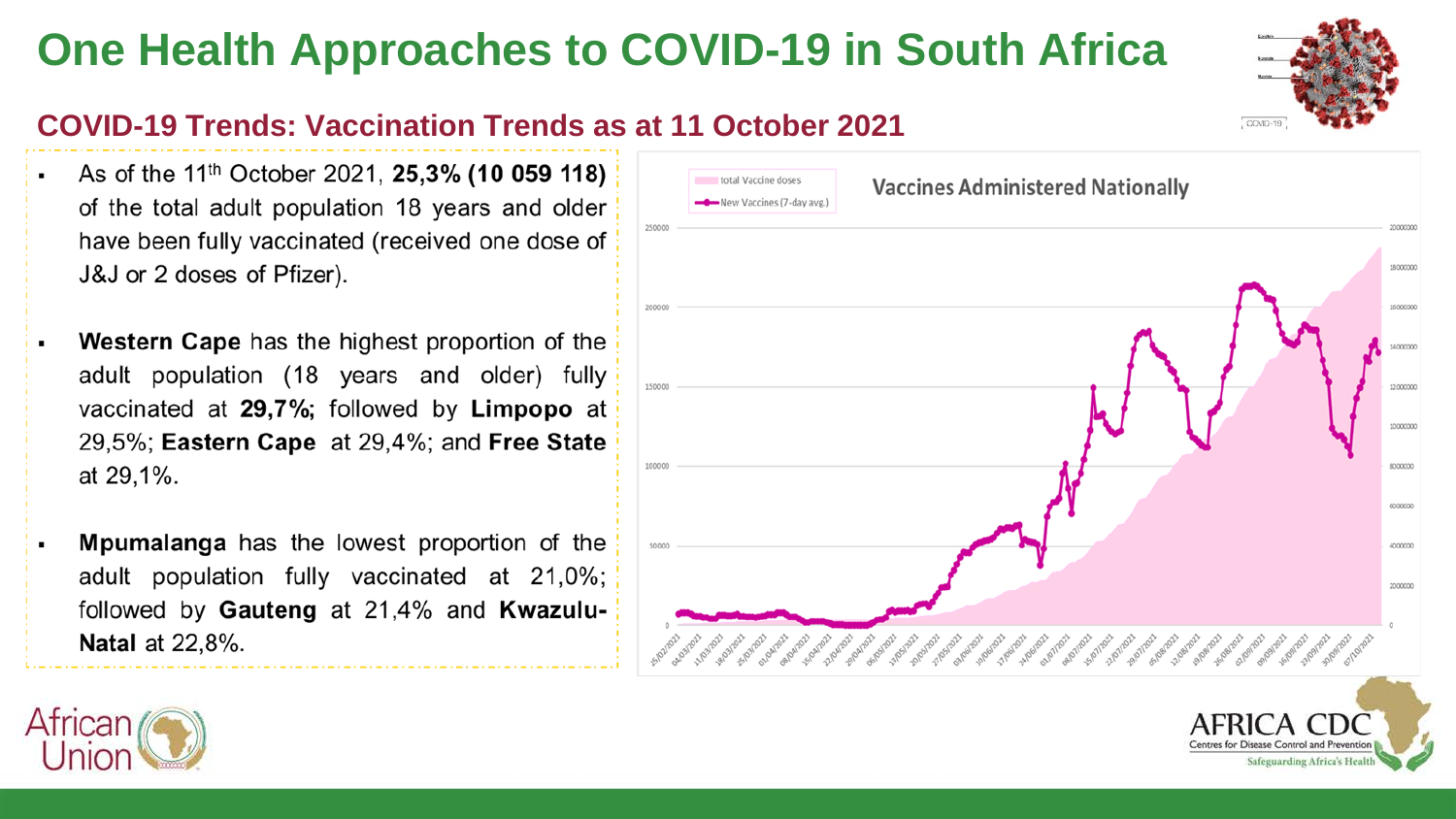#### **Circulating variants**

- Delta continues to dominate in all provinces from specimens collected in September 2021
- Overall number of lineages detected has decreased following Delta dominance
- Mutated C.1.2 lineage has now been detected in all provinces of South Africa
- The frequency of C.1.2 at less than 4% of genomes from May through early September
- Lambda and Mu variants not detected yet in South Africa

#### **Testing**



- At the onset of the outbreak the National Department of Health was short of testing capacity and requested the ARC-OVI (Veterinary institute) to assist with testing of human SARS-CoV-2 as part of a service level agreement with the National Health Laboratory Services (NHLS).
- The test method used by the laboratory for testing of samples is a commercial assay, the Allplex<sup>™</sup> 2019-nCoV Assay that detects the three SARS-CoV-2 targets as well as a kit specific internal control.
- The experience gained from testing human samples capacitated the ARC-OVI as they were requested to test animal samples with known contact to positive human cases. AFRICA

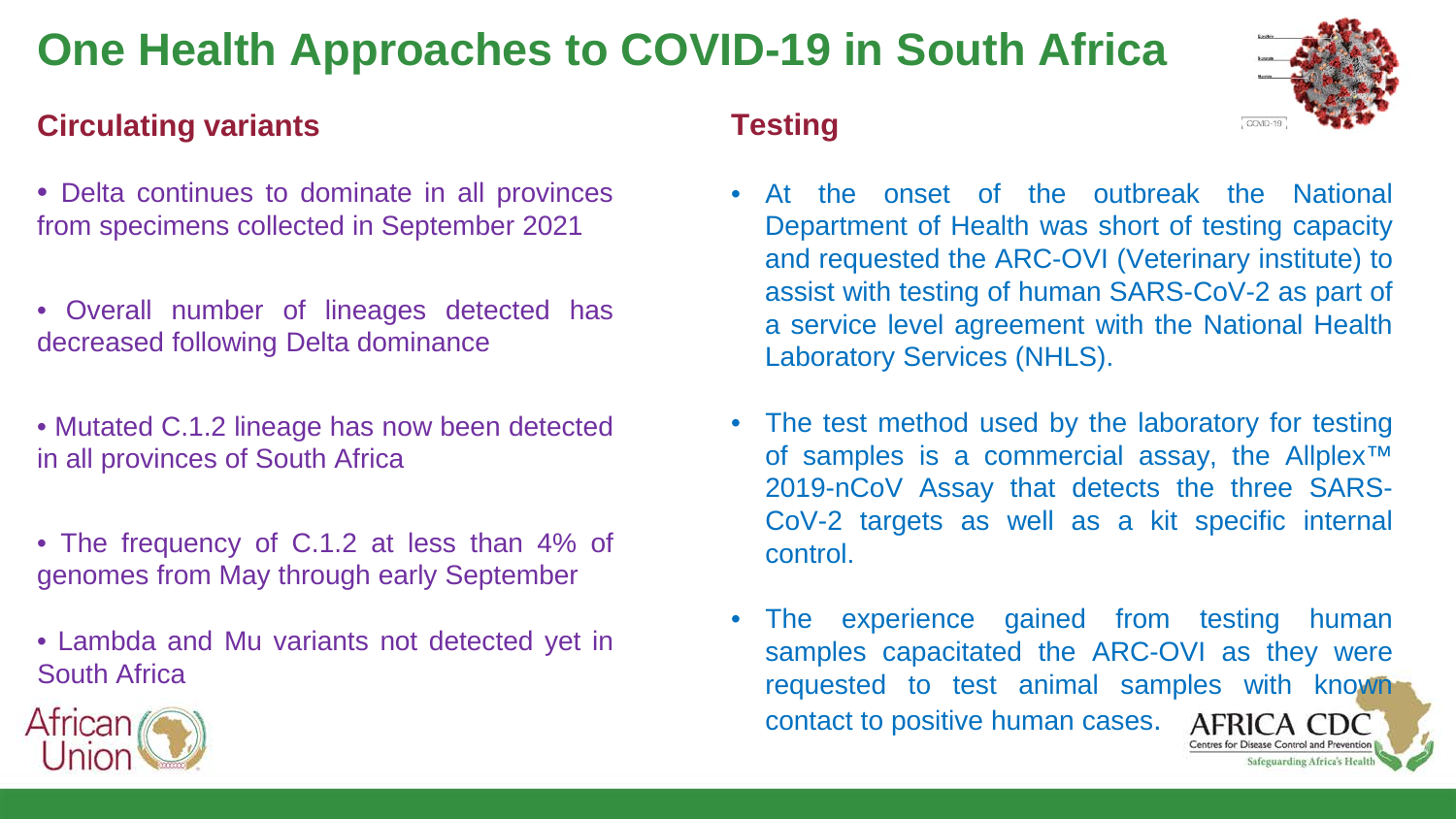#### **The One Health Approach in SA**



• The complexity of interactions along the interface requires strong & consistent collaboration among the sectors responsible for human health, animal health, & the environment.

#### **One Health Forum**

- Recognizing this fact, the Department of Health in South Africa facilitated the establishment of the One Health Forum in 2015, which include members from the ARC-OVR, NICD, DALRRD, DEFF, Universities and all provinces.
- The goal of the One Health Forum is to strengthen collaboration and coordination between public health, animal health and environmental sectors for prevention and control of zoonotic diseases, as well as to meet the IHR obligations.
- Steering Committee comprising of key members from the One Health Forum & serves to guide the activities of the Forum.
- Co-chaired by the **NICD** and the **Onderstepoort Veterinary Institute**; the **National Department of Health** serves as Secretariat.
- SA will soon finalize One Health Framework to guide the activities of stakeholders involved in One Health with shared responsibilities and benefits.



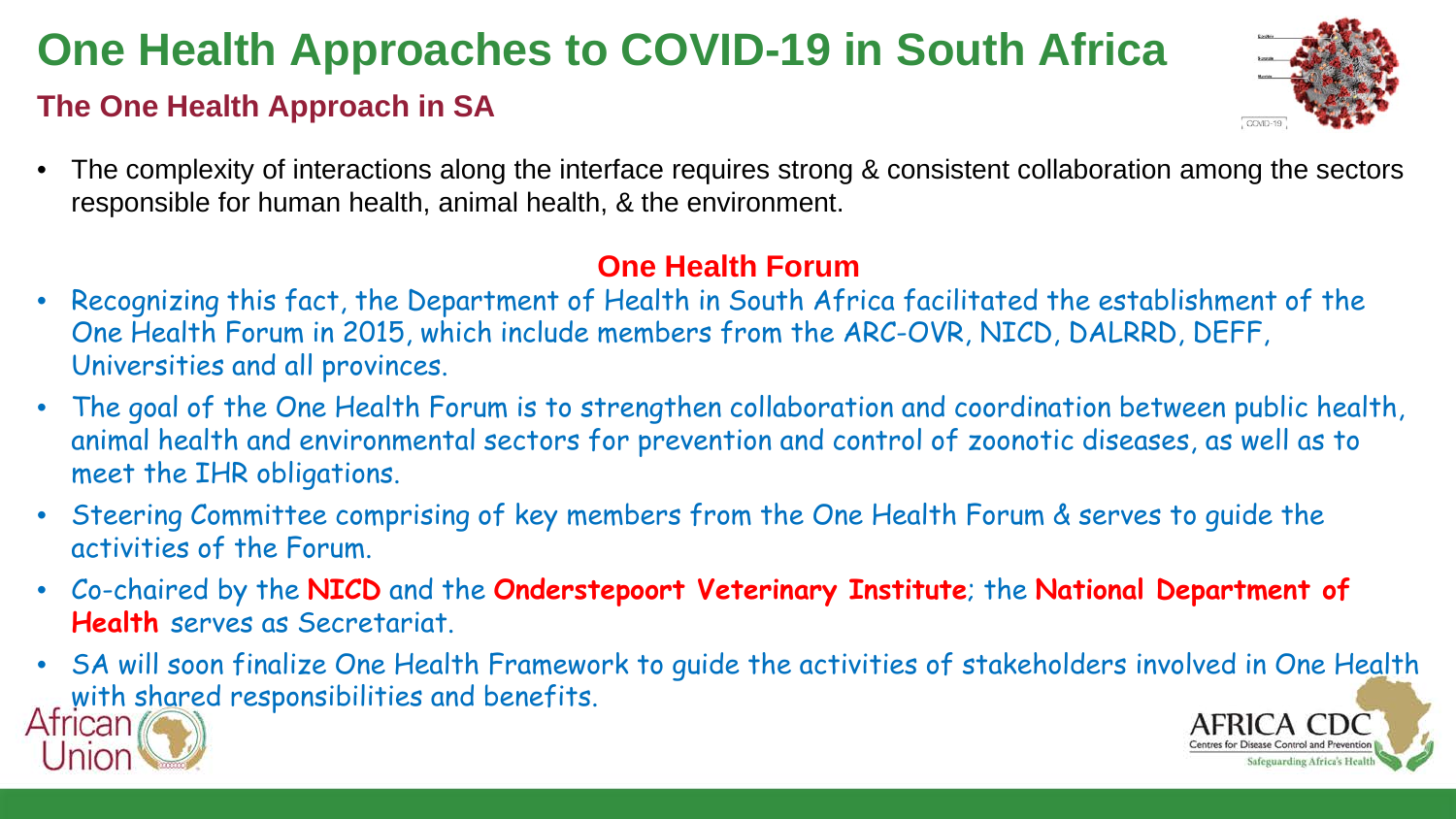#### **Global expert view one role of animals in COVID-19 transmission and epidemiology**



- ⮚ Even though ferrets, hamsters, non-human primates, minks, deers, tree shrews, raccoon dogs, fruit bats, and rabbits have all been shown to be susceptible to SARS-CoV-2 infection through extensive studies only a very few species notably minks and deer have been significantly affected in their natural environment
- $\triangleright$  Others infected in a zoo setting are lions, tigers and the Asian small-clawed otter.
- $\triangleright$  Domestic animals (cats, dogs) can be but are not normally infected. Any such infections have been in cases where their human owners have been infected and passed on the infection
- ⮚ There have been two occurrences of SARS-CoV-2 human-to-animal transmission events that have occurred in South Africa both in zoo animals ; 3 lions and 1 puma
	- ❖ The first case was in June 2021 when first, a 14-year-old lion tested positive followed by the other two
	- ❖ The second case was in August 2020 where a five-year-old female puma tested positive

In both instances the companion animal and the animal in the surrounding camps tested negative for SARS-CoV-2 potentially ruling out animal to animal transmission.

#### **Research areas**

- 1. Development of Novel Plant-Derived Preventative and Therapeutic Medicines for Covid-19 in South Africa
- 2. Medicinal Plant-based therapeutics
- 3. Impacts of COVID-19 on smallholder agricultural systems and food security
- 4. Active cross-sectional and longitudinal surveillance of SARS-CoV-2 in wildlife at the human-wildlife interface and the pathogenesis of SARS-CoV-2 in animal models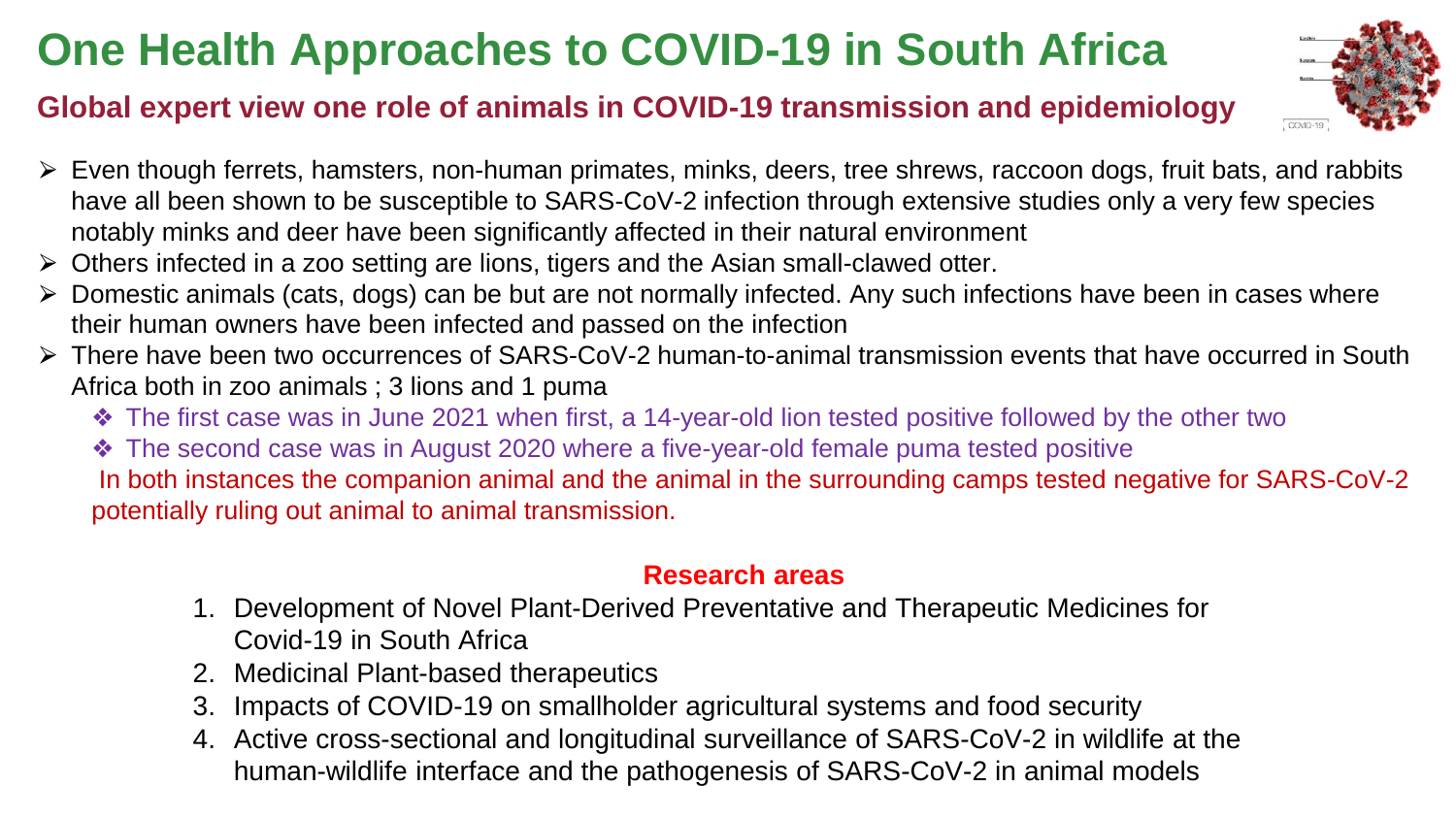#### **Research Areas and Conclusion**

#### **Research areas**

- 1. Development of Novel Plant-Derived Preventative and Therapeutic Medicines for Covid-19 in South Africa
- 2. Medicinal Plant-based therapeutics
- 3. Impacts of COVID-19 on smallholder agricultural systems and food security
- 4. Active cross-sectional and longitudinal surveillance of SARS-CoV-2 in wildlife at the human-wildlife interface and the pathogenesis of SARS-CoV-2 in animal models

#### **Conclusion**

Although several animal species have been infected with SARS-CoV-2 these infections are not a driver of the COVID-19 pandemic; the pandemic is driven by human to human transmission and not animals.

#### **References:**

- 1. World Health Organisation. Coronavirus Disease (COVID-19) Dashboard. 2020. https://covid19.who.int/.
- 2. Zhu N, Zhang D, Wang W, Li X, Yang B, Song J, et al. A novel coronavirus from patients with pneumonia in China, 2019. N Engl J Med. 2020;382(8): 727–33. https://doi.org/10.1056/nejmoa2001017.
- 3. OIE World Organisation for Animal Health. [https://www.oie.int/en/scientificexpertise/specific-information-and](https://www.oie.int/en/scientificexpertise/specific-information-and-)recommendations/questions-and-answers-on-2019novel-coronavirus/events-in-animals/.